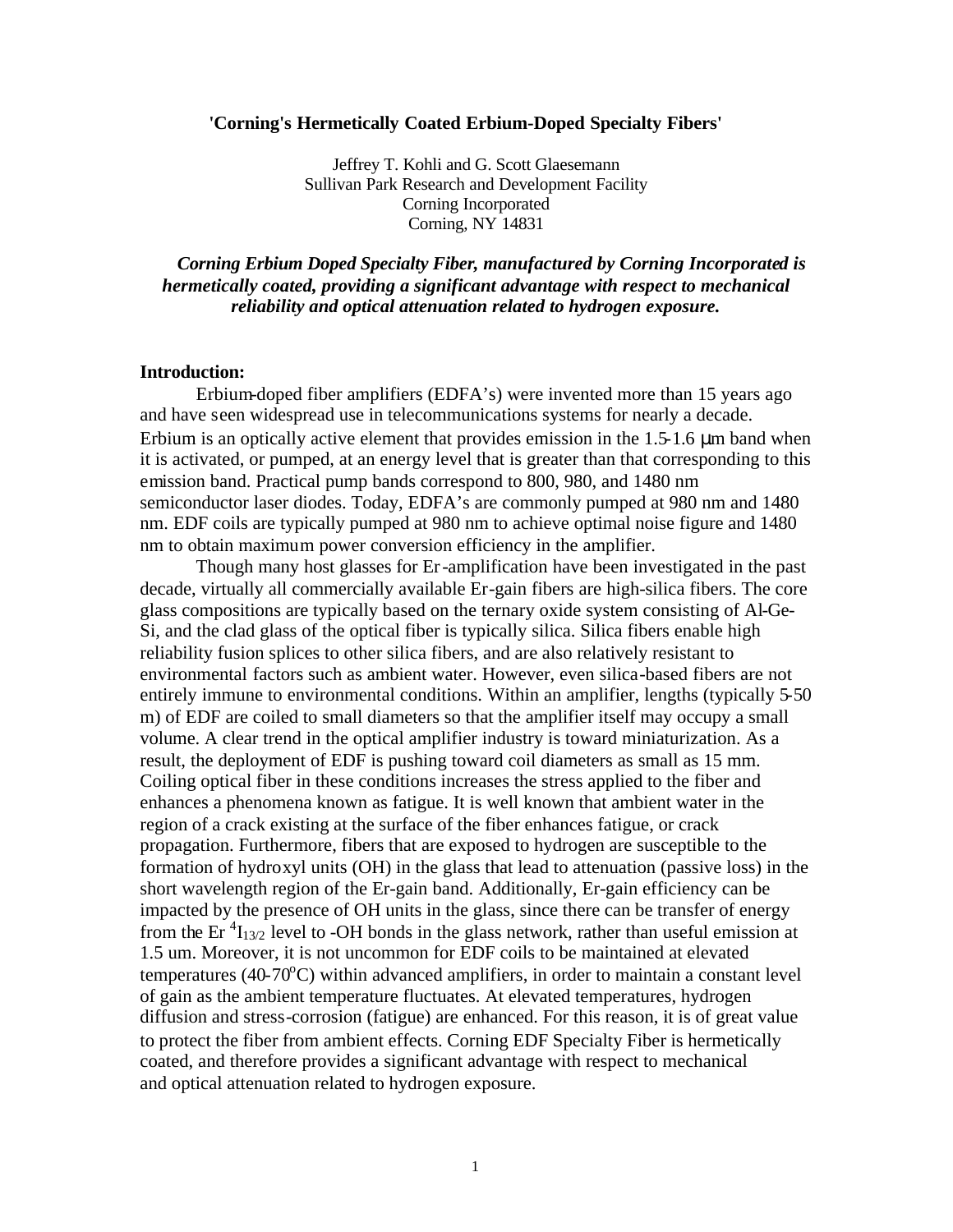### **The Value of Corning EDF Specialty Fiber:**

Bellcore requirements for EDFA's (e.g. GR-1313-CORE) indicate that the device must be able to function over the following temperature and humidity ranges.

|                           | Minimum | Maximum |
|---------------------------|---------|---------|
| Temperature $(^{\circ}C)$ | $-1()$  | 70.     |
| Humidity (%RH)            |         | 90      |

Additionally, Bellcore requirements indicate the need for the EDF to be protected against hydrogen levels as high as 1% of the ambient atmosphere, since these levels can be generated by charging batteries in the environment of the EDFA.

Corning's solution to protection of the EDF involves the application of an amorphous carbon coating on the fiber, rather than requiring that the EDFA be hermetically sealed in a costly package. Corning Incorporated has successfully implemented hermetic fiber in long-haul, undersea applications since  $1992$ .<sup>1</sup> This same hermetic coating is applied to the EDF glass surface immediately after the fiber draw and prior to the application of the protective polymer coating. The hermetic layer is typically on the order of 50 nm in thickness and consists of disordered graphitic platelets or ribbons. Due to the nature of the coating, it is necessary to ensure a minimum thickness so that hydrogen or water ingress is prevented. A number of techniques have been used to verify the hermetic nature of the coating. These techniques include on-draw optical detection and a non-contact electrical resistance technique. Other, off-line characterization methods include an electrical contact device, electron-microscopy, Raman spectroscopy, as well as accelerated or routine environmental testing.

Corning's hermetic coating has a dramatic impact on the reliability of optical fiber. Studies at Corning Incorporated have shown that our hermetically coated fiber has no measurable hydrogen induced loss after 375 days under 11 atm (100% H2) pressure at 85°C. Moreover, the application of the hermetic layer has been shown to reduce the number of flaws near the proof stress level compared to standard single-mode fiber. Hence, 10's of km's of fibers can be proof-tested at stress levels as high as 200 kpsi with few failures.<sup>2,3</sup> Some users find that it is easier to break hermetically coated fiber during manual handling. This can be easily avoided and will be discussed further in the next section.

In the deployment of EDF in today's high-end, compact optical amplifiers, perhaps the most important reliability consideration is the fatigue of the fiber. Fatigue is a phenomenon where surface flaws grow over time in the presence of stress and moisture.<sup>4,5</sup> Fatigue results in the degradation of fiber strength over time, and if extensive enough can result in premature fiber failure. Consequently one must put limits on the stress to which the fiber is exposed during its lifetime. The most basic mechanical design model for 25 to 40 year life is:

$$
\sigma_{a} \leq \chi \sigma_{p} \tag{1}
$$

where  $\sigma_a$  is the sum of all applied stresses,  $\sigma_p$  is the proof stress, and  $\chi$  is a factor that accounts for the effects of fatigue. For standard silica-clad fiber,  $\gamma$  is 0.2. That is to say, standard silica-clad fiber can be loaded to  $1/5<sup>th</sup>$  of the proof stress level for 25 to 40 years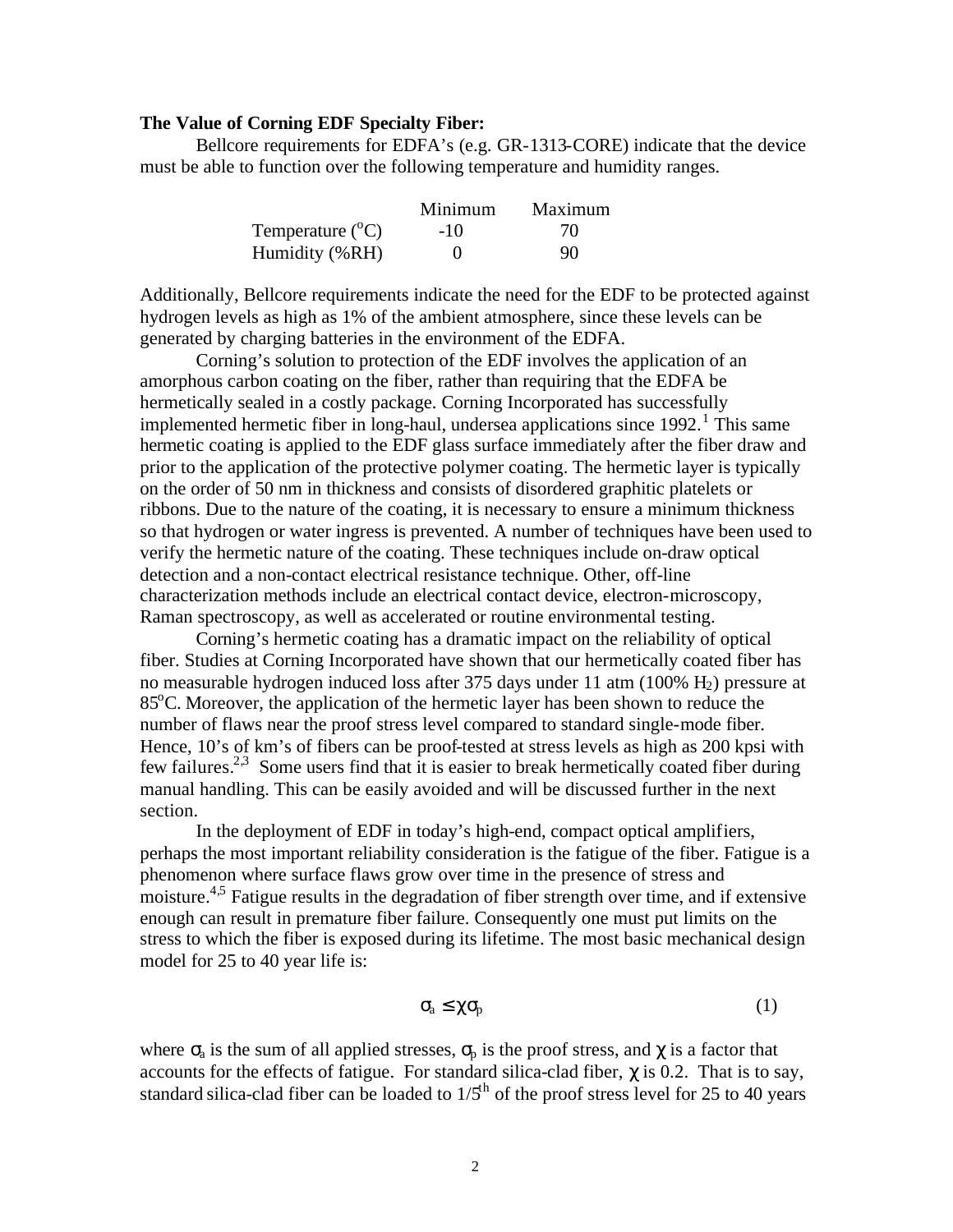without failing.<sup>6</sup> Note that this model is conservative for short-length applications (meters) as it assumes that a failure-related flaw is likely to be present near the proof stress level. $\alpha$ 

The application of the hermetic layer effectively removes one of the key ingredients for fatigue; namely, water. Without moisture, fatigue cannot take place. Corning uses  $\gamma$ =0.8 for hermetic fiber. The reason  $\gamma$  is not 1 is precautionary, since it is sometimes difficult to have precise control of applied stresses. Typically, EDF is deployed in round or oval coils. Assuming the simplest case, the total stress for Eq. (1) would be the wind tension plus the coil-induced bending stress. The wind stress is simply the wind tension divided by the cross-sectional area. The coil-induced bending stress ( $\sigma_{\text{coil}}$ ) is related to the bend radius of the coil by<sup>7</sup>:

$$
\sigma_{\text{coil}} = \text{E}_0[1 + 2.3(\text{r/R})]\text{r/R} \tag{2}
$$

where  $E_0$  is Young's modulus at zero stress, r is the radius of the fiber, and R is the radius of the coiled fiber. Thus, one can state the reliability equation for coiled hermetic EDF as,

$$
F/A + E_0[1 + 2.3(r/R)]r/R \le \chi \sigma_p \tag{3}
$$

The following figures show the allowable bend radius for various proof stress levels, as a function of winding tension for 125 μm diameter fiber. Both the hermetic ( $χ=0.8$ ) and non-hermetic  $(\gamma=0.2)$  cases are shown, and the advantage of hermetically coated fiber is clearly significant. Consider the condition of a 20 mm bend radius and zero wind tension, it can be seen that hermetically coated fiber need only be proof-tested to 40 kpsi, whereas the non-hermetic fiber should be proof-tested to nearly 200 kpsi.

l

 $\alpha$  Corning has a mature failure probability model for those applications where only meters of fiber are deployed. One should design around the proof stress level for applications on the order of 100's of meters and longer.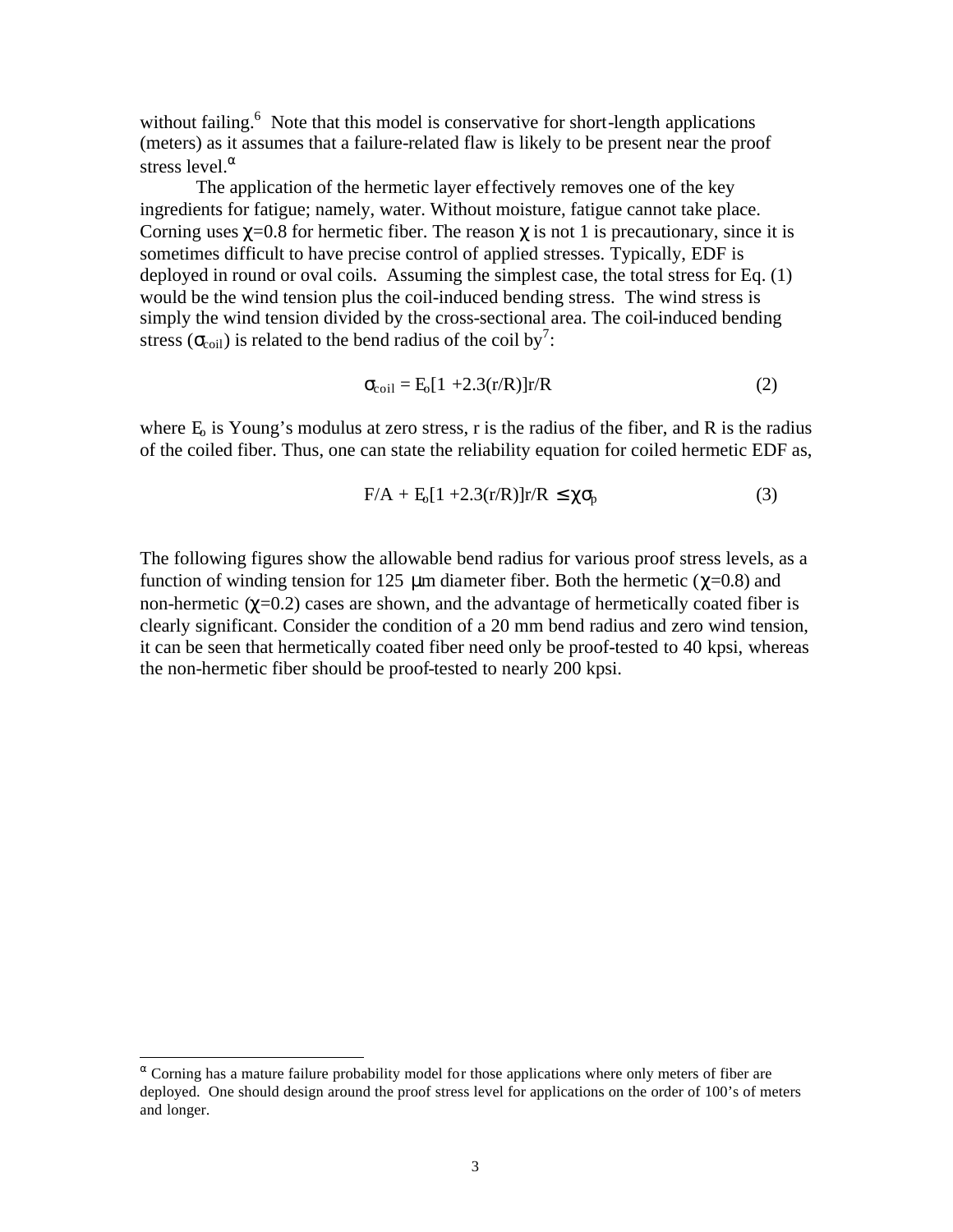

Proof Stress as a Function of Coil Bend Radii for Various Wind Tensions: Hermetic Fiber

Proof Stress as a Function of Coil Bend Radii for Various Wind Tensions: Non-Hermetic Fiber

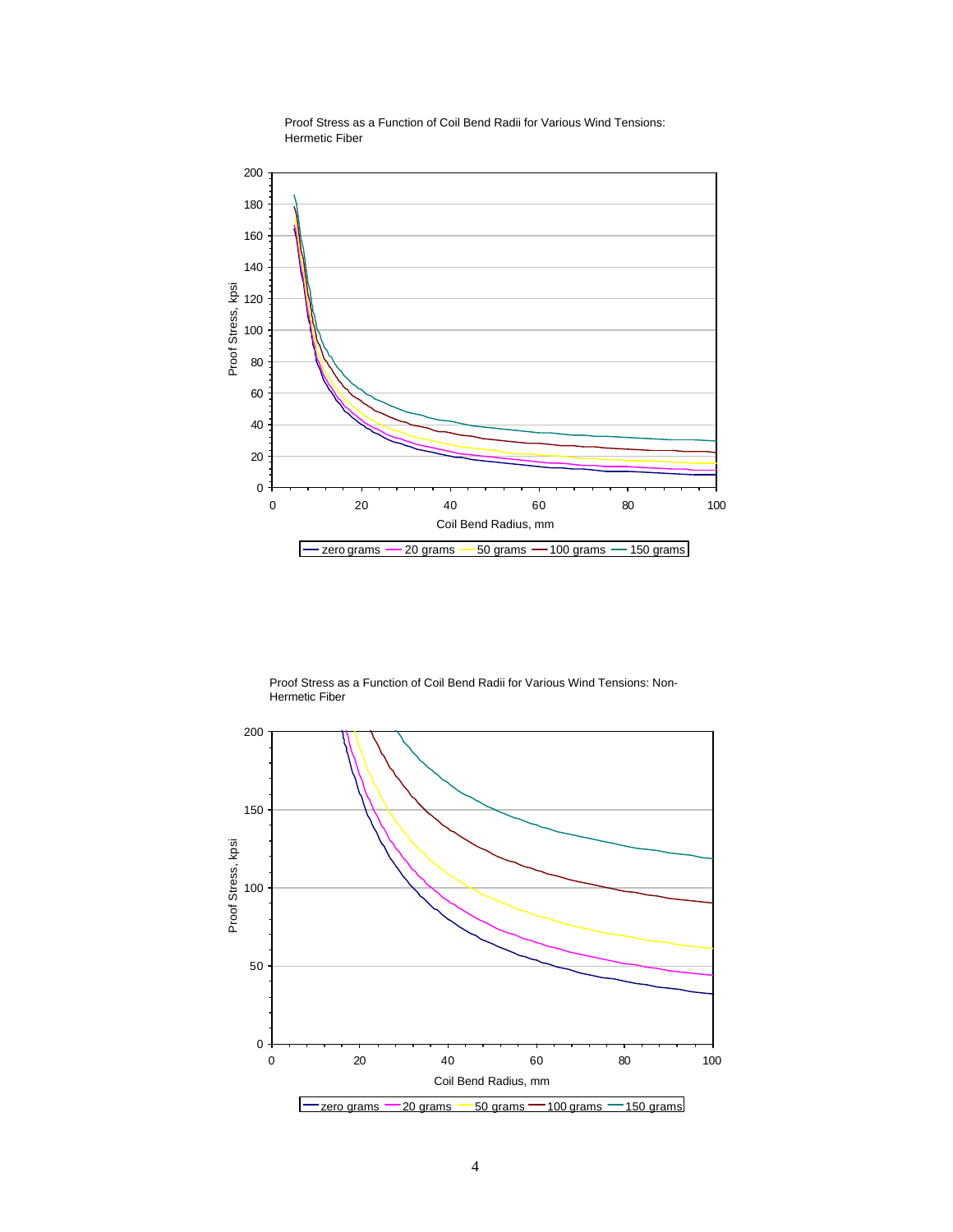# **Recommendations for Handling and Splicing of Hermetically Coated EDF:**

Though hermetically coated fiber requires different handling considerations when compared to non-hermetic fiber, these procedures are relatively simple. First, Corning's hermetically coated fiber appears black because of the amorphous carbon layer. As with any fiber, proper mechanical removal of the polymer coating, i.e. stripping, is necessary in order to minimize surface abrasion. If mechanical stripping tools such as Miller Mechanical Strippers are used, then it is advisable to use a larger hole size, e.g. 165 μm versus 127-130 μm. A new tool should be conditioned to remove burrs by performing routine stripping for several minutes before proceeding to normal use. Also, in order to minimize breakage, it is recommended that no more than 30-35 mm of the coating be removed in a single strip. Longer lengths can create high bending stresses. Though Miller strippers are commonly used in industry, other stripping tools are recommended by Corning, such as thermal strippers that heat the protective acrylate coating, allowing it to expand from the hermetic coating for easier removal. These tools should also have a larger orifice when applied to the fiber, i.e. on the order of 150-165 μm. Still another option that Corning favors for hermetic fiber is the use of a stripper like the Luminos Industries soft-contact acrylate stripper, which uses polymer blades instead of harder metals that can damage the surface of the glass.

When splicing hermetically coated fiber, it is recommended that a pre-heat or prefuse step is part of the splicing process. During this process the carbon coating is oxidized or "burned-off", thus leaving approximately 1.0-1.5 mm at the end of the fiber uncoated. It is recommended that the electrodes are cleaned regularly. Note that most splicer manufacturers recommend a maintenance schedule for electrode cleaning that is sufficient to prevent build-up on the electrodes before there is a degradation of splice quality anyway. If the end-user of the fiber has the need to reconstitute the hermetic coating in the region of the splice, there are techniques which have been successfully developed.<sup>8</sup>

Splicing recipes for Corning Specialty Fibers to our Er-doped fibers are available upon request, and are tailored for commonly used commercial splicers.

## **Conclusions**:

Corning's hermetically coated Er-doped fiber provides end-users with a unique product that is well suited to high-reliability, compact optical amplifier designs. The hermetic coating provides a protective layer which is impermeable to molecular water or hydrogen that may be present within the environment of the amplifier. The hermetic coating prevents the ingress of hydrogen into the optically active region of the fiber and water from reaching flaws that are susceptible to slow-crack growth. Thus, the presence of the hermetic coating enables one to bend the fiber more tightly than non-hermetic fiber. This allows more freedom to reduce package size without worry of post-installation fatigue failures. Our mechanical reliability models can be adapted to almost any manufacturing or in-service scenario. Perceived differences in acrylate coating removal from hermetic fiber, or with fusion splicing, are easily addressed using Corning's recommended handling techniques for Corning Er-doped specialty fiber.